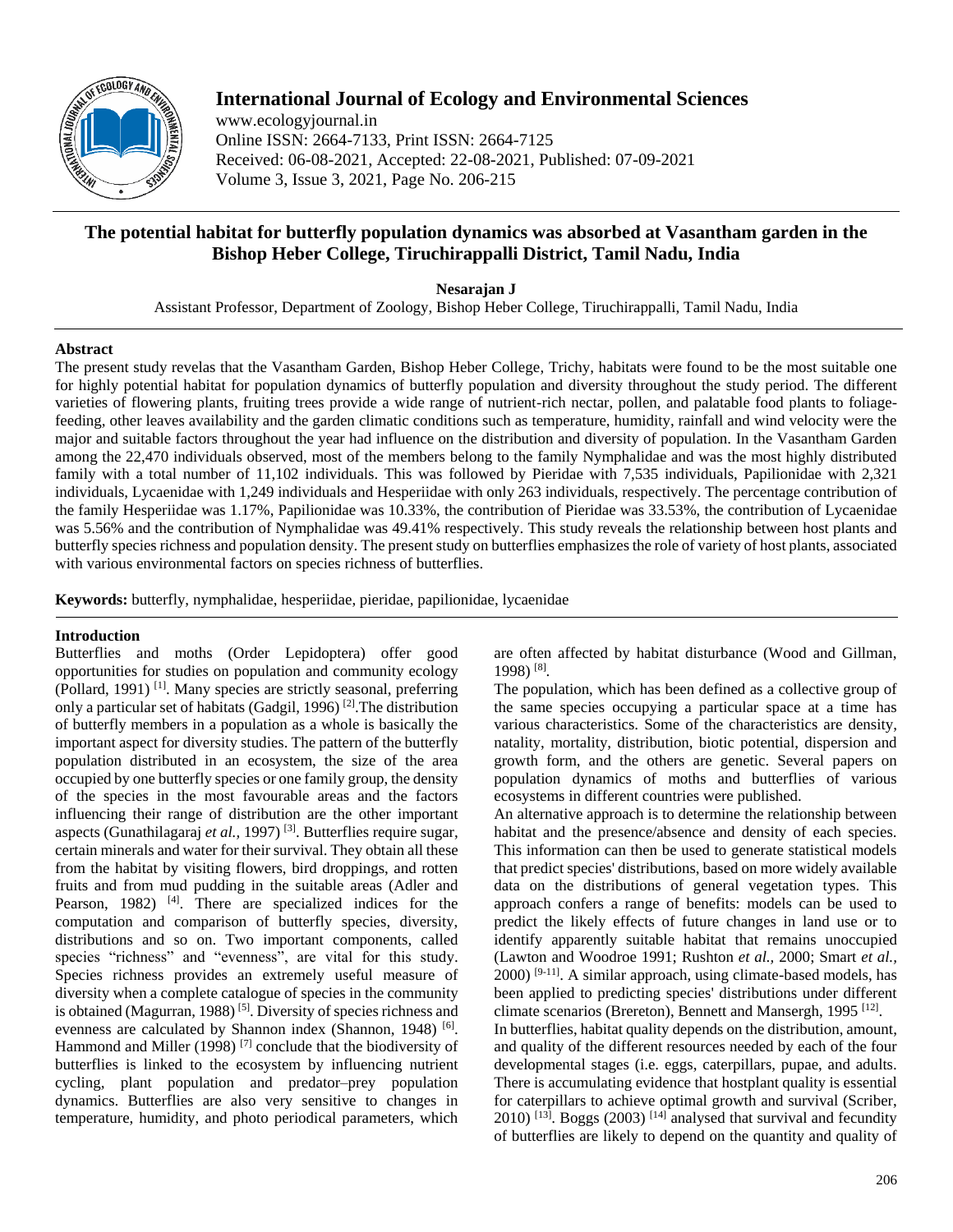adult food resource such as floral nectar, rotting fruits and so on, which may probably vary among different land-use patterns.

Butterflies and their caterpillars are dependent on specific hostplants for foliage, nectar and pollen as their food. Thus, butterfly diversity indirectly reflects overall plant diversity, especially that of herbs and shrubs, in the given area. Change in land-use pattern leads to landscape changes that can reflect change in butterfly diversity and distribution. In the Western Ghats, such changes in landscape are taking place at a large scale (Jha *et al.*, 2000)<sup>[15]</sup>. Hence, this type of study is essential in conservation and management of the Western Ghats biodiversity.

#### **Materials and Methods**

#### **The research was conducted in the following locations Geography and climate**

This chapter includes different methods and techniques used both in the field as well as in the laboratory, for the completion of the present work, and these mainly involved field survey in the Vasantham garden habitat of Bishop Heber College Campus, collection, killing, preservation, rearing, slide preparation, drawings, field photography, collection of meteorological data, identification of host plants and statistical analysis pertaining to butterfly-fauna and their ecological and biological investigations. Tiruchirappalli, a centrally located inland district of Tamil Nadu without any sea-coastline, lies between 10°47'N 78°416'E and

has an altitudinal gradient of 289 feet (88 meters). The district has an area of 4,404 square kilometers.

#### **Bishop Heber College**

Bishop Heber College is centrally situated in Trichy city. The 25 acre college campus has a rich and diverse butterfly fauna because of the availability of a wide range of habitats that provides ambient environment for foliage, nectar and pollen as their food for laying eggs to increase their population. Six locations were selected, which were visited every day of the study period.

The Vasantham Garden is man made in a 2 acre coverage, where more than 73 species of plants were identified, which included trees, shrubs, herbs, creepers grass, flowering plants, wild plants, orchids and floating plants. The abundance of relatively dense grass and flowers are the major attraction for the butterflies to this location.

**Landscape:** almost flat; attractive grassland with trees, creepers, plants and shrub bearing brightly coloured flowers; a small pond with many colorful fishes and water plants; the most green and eye-catching spot in the entire campus.

**Soil:** Red Sandy Soil, Black Soil (Soil is very rich in nutrients and organic matter)



**Fig 1:** Vasantham garden habitat

# **Aerial net**

Since butterflies are aerial forms, an aerial net was used to collect them. The aerial net was made based on the guidelines given by Stefferud (1976)<sup>[16]</sup> and George *et al.* (1986)<sup>[17]</sup>. The net was made of a muslin net bag of 1m length tapering at the bottom and

a strong aluminum handle of 1.5 m length. The bag was kept in hanging condition by sewing the net base to the rim on the handle. The bag was made long enough so that the tip may be flipped over the rim to form a pocket to prevent escape of the trapped butterfly. Butterflies were trapped inside the pocket of the net by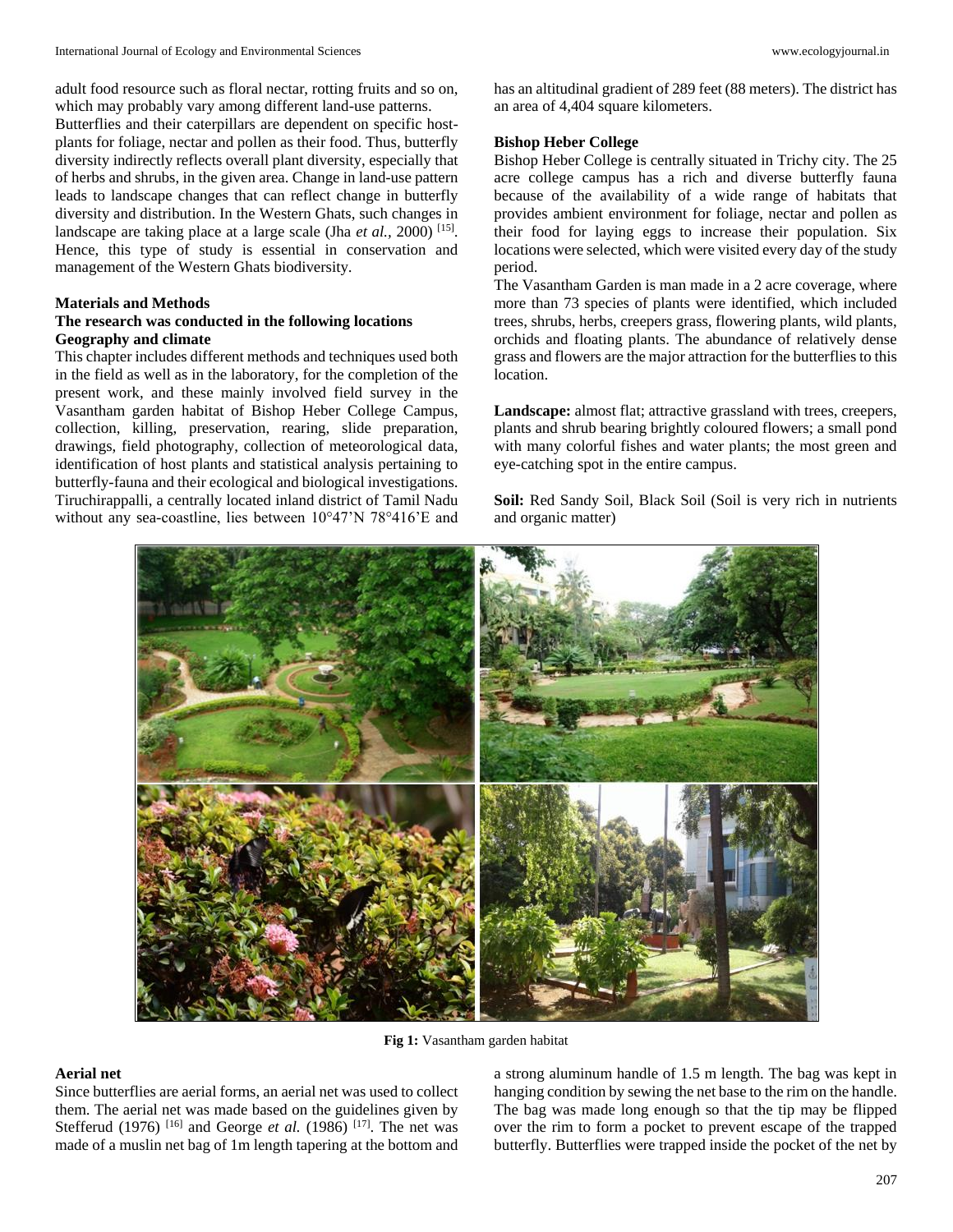#### **Data collection and Statistical analyses**

Field survey was made regularly for a period of twelve months from January 2017 to December 2018. The total number of each species observed was entered in the data sheet kept in the laboratory. The raw data were fed to a computer using special tool like SPSS. For population studies, the total number of butterflies censused was recorded and then released. The data collected were statistically analysed using the richness indices, evenness indices, diversity indices and population measures.

# **Results and Discussion**

#### **Plant phenology in Vasantham Garden**

The Vasantham Garden habitat totally has 73 plant species belonging to 63 families including shrubs, herbs, small trees, trees, flowering plants and some ornamental and wild plants. Most of the permanent trees are fruiting trees, which includes the lime (*A. cinella),el*umichai (*C. lemon),*sapota (*P. sapota),* coconut tree (*C. nucifera), s*tar goose berry (*P. acidus), c*ycas (*C. revolute),*curry leaf (*M. koengii),* teak (*T. grandis)* and so on. Flowering plants such as rose (*R. indica*), jasmine (*J. sambac*) and shoe flower (*H. rosa-sinensis*) are also seen here. Apart from this, there are other shrubs and herbs present in this habitat.

| Sl. No             | <b>Botanical Name</b>               | Family         | <b>Vernacular Name</b> | Habit                           |
|--------------------|-------------------------------------|----------------|------------------------|---------------------------------|
| 1                  | Abutilon indicum L.                 | Malvaceae      | Thuthi                 | Tangled shrubs                  |
| $\mathbf{2}$       | Acalypha indica L.                  | Euphorbiaceae  | Kuppaimeni             | Herb                            |
| $\overline{3}$     | Adathoda vasica. Nees.              | Acanthaceae    | Aaduthoda ellai        | Shrub                           |
| $\overline{4}$     | Adeliari cinella L.                 | Adelidae       | Lime                   | Small tree                      |
| $\overline{5}$     | Aerva lantana L.Juss.               | Amaranthaceae  | Koolapoo               | Under shrub                     |
| 6                  | Aloe vera L.                        | Liliaceae      | Chothu Kathalai        | Tangled shrubs                  |
| 7                  | Andrographis echioides L. Nees.     | Acanthaceae    | Gopuram tangi          | Herb                            |
| $\overline{\bf 8}$ | Artemisia absinthium L.             | Asteraceae     | Nagathamani/asipathri  | Tree                            |
| 9                  | Bambusa vulgaris Schrad.            | Poaceae        | Moongil                | A large grass                   |
| 10                 | Biden pilosa L.                     | Asteraceae     | Vettukaya poondu       | Annual herbs                    |
| 11                 | Bougainvillea glabra Choisy         | Nyctaginaceae  | Kagithapoo             | Shrub                           |
| 12                 | Calotropis gigantean L. W.T. Aiton  | Asclepiadaceae | Eruku                  | Shrubs                          |
| 13                 | Canna hybrid L.                     | Cannaceae      | Canna lilly            | Perennials shrub                |
| 14                 | Casuarina equisetifolia L.          | Casuarinaceae  | Sowku                  | Tree                            |
| $\overline{15}$    | Catharanthus roseus L. G.Don        | Apocynaceae    | Nithiya kalyani        | A small erect herb              |
| 16                 | Citrus lemon L. Burm. f.            | Rutaceae       | Elumichai              | Tree                            |
| 17                 | Clitoria ternatea L.                | Fabaceae       | Sangu Kannikodi        | Perennial herb                  |
| 18                 | Cocos nucifera L.                   | Arecaceae      | Thennai                | Tree                            |
| 19                 | Crinum asiaticum L.                 | Amaryllidaceae | Visamoongil            | Herb                            |
| 20                 | Cycas circinalis L.                 | Cycadaceae     | Mathana kampoo         | Evergreen palm like tree        |
| 21                 | Cycas revolute Thunb.               | Cycadaceae     | Madupannai (Cycas)     | Tree                            |
| 22                 | Cymbopogon citrates DC. Stapf.      | Poaceae        | Karppurappul           | Grass                           |
| 23                 | Cynodon dactylon L. Pers.           | Poaceae        | Arugampul              | Grass                           |
| 24                 | Cyperus rotundus L.                 | Cyperaceae     | Karaikizhangu          | Perennial grass-like plant Herb |
| $\overline{25}$    | Desmodium triflorum L. DC.          | Fabaceae       | Siru pulladi           | Perennial herb                  |
| 26                 | Euphorbia masculata L.              | Euphorbiaceae  | Mathill kalli          | Creeper                         |
| 27                 | Eclipta prostrate hass L.           | Compositae     | Karissalann kanni      | Erect annual herb               |
| 28                 | Euphorbia heterophylla L.           | Euphorbiaceae  | Paulperuki             | Herb                            |
| 29                 | Euphorbia hirtaL.                   | Euphorbiaceae  | Amman Pacharisi        | A small prostrate herb          |
| $\overline{30}$    | Ficus benjamia L.                   | Moraceae       | Aathimaram             | Tree                            |
| 31                 | Ficus religiosa L.                  | Moraceae       | Arasa maram            | A large deciduos tree           |
| 32                 | Hibiscus cannabisnus L.             | Malvaceae      | Pulicha keerai         | Perennial herb                  |
| 33                 | Hibiscus rosa-sinensis L.           | Malvaceae      | Semparuthi             | Shrub                           |
| 34                 | Hybanthusennea spermus L. F. Muell. | Violaceae      | Oridazh thamarai       | Erect shrub                     |
| $\overline{35}$    | Ipomea quamolict L.                 | Convolvulaceae | Mayilmannikkam         | Herb/climber                    |
| $\overline{36}$    | Ixora coccinea L.                   | Rubiaceae      | Idly poo               | Shrub                           |
| $\overline{37}$    | Jasminium auriculatum Vahl.         | Oleaceae       | Mullai                 | Herb                            |
| 38                 | Jasminium sambac L. Aiton           | Oleaceae       | Malligai               | Shrubs                          |
| 39                 | Lantana camaraL.                    | Verbenaceae    | Unnicheddy             | Prostate herb                   |
| 40                 | Ipomea quamolict L.                 | Convolvulaceae | Mayilmannikkam         | Cardinal creeper                |
| 41                 | Molinia caerulea L. Moench.         | Poaceae        | Palanthootapull        | Herb                            |
| $\overline{42}$    | Murraya exotica L.                  | Rutaceae       | Kattu kariveppilai     | Tree                            |
| 43                 | Murraya koengii L. Sprengel.        | Rutaceae       | Kariveppilai           | Climbing under shrub            |
| 44                 | Nerium oleander L.                  | Apocynaceae    | Arali                  | Erect shrub                     |
| $\overline{45}$    | Nymphea nouchali Burm. F.           | Nymphaeaceae   | Karuneythal            | aquatic plant                   |
| 46                 | Ocimum basilicum L.                 | Lamiaceae      | Thirunetrupachillai    | Annual herb                     |

# **Table 1:** Plant phenology of the Vasantham Garden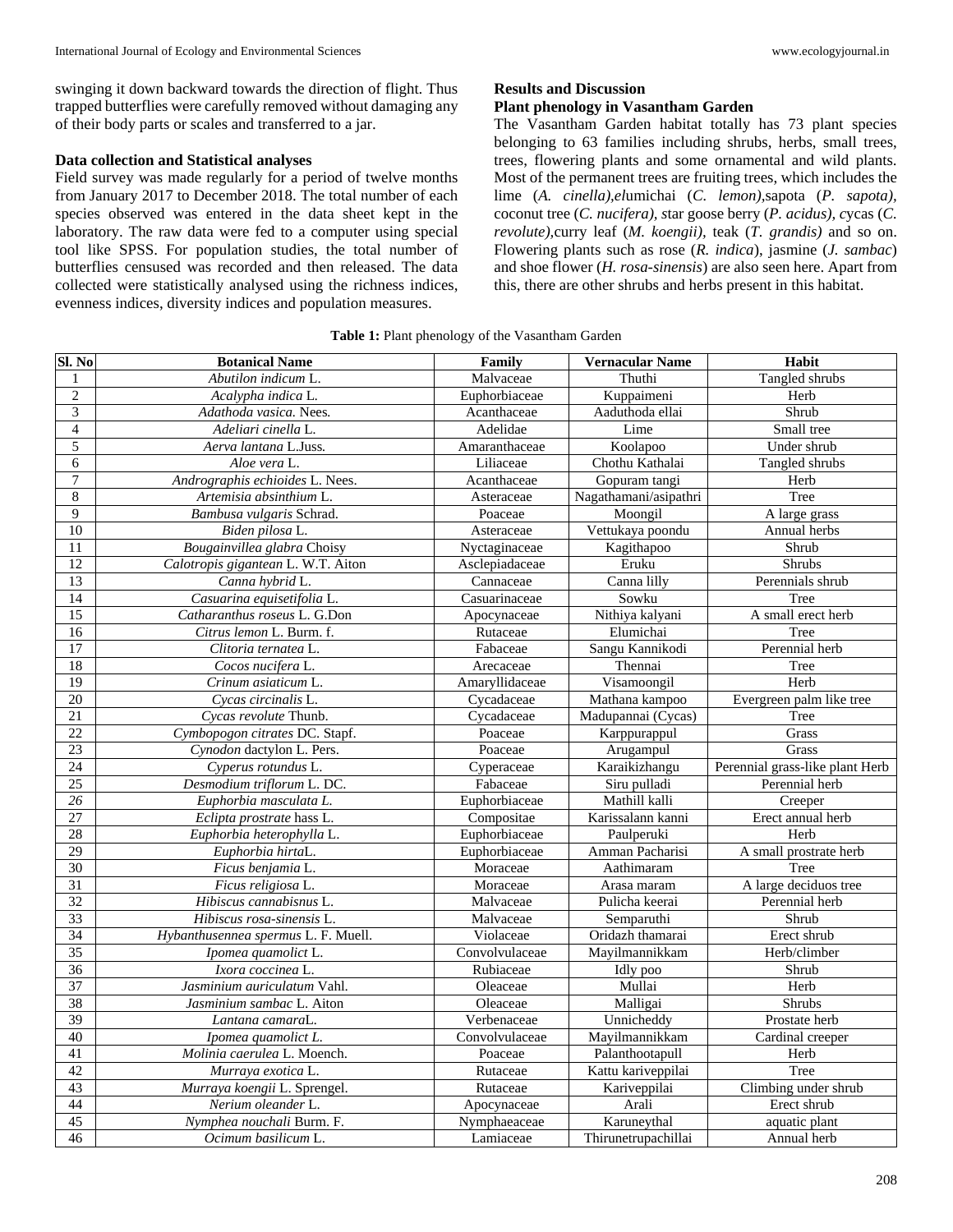| 47 | Ocimum grastissimum L.                              | Lamiaceae           | Ram Tulsi            | Herb                  |
|----|-----------------------------------------------------|---------------------|----------------------|-----------------------|
| 48 | Oldenlandia corymbosa L.                            | Rubiaceae           | Kattuchaya ver       | Herb                  |
| 49 | Oldenlandia umbellate L.                            | Rubiaceae           | Chaaya ver           | Tree                  |
| 50 | Opuntia vulgaris L.                                 | Cactaceae           | Chappathikalli       | Shrub (or) vine       |
| 51 | Pandanus odoratissimus LF L.f.                      | Pandanaceae         | Thaalai              | Spreading herb        |
| 52 | Pergularia daemia L.                                | Apocynaceae         | Uttamani             | Climber               |
| 53 | Phalaris arundinaceous L.                           | Poaceae             | Nigandupull          | Grass                 |
| 54 | Phyllanthus acidus L.                               | Euphorbiaceae       | Arunelli             | Small tree            |
| 55 | Phyllanthus emblica L.                              | Euphorbiaceae       | Nellii               | Deciduous tree        |
| 56 | Phyllanthus maderaspatensis L.                      | Euphorbiaceae       | Shivappu nelli       | Herb                  |
| 57 | Phyllanthus niruri L.                               | Euphorbiaceae       | Keelanezhi           | Erect herb            |
| 58 | Cissus quadrangularis L.                            | Vitaceae            | Pirandai             | Climber               |
| 59 | Pisonia grandis R.Br.                               | Nyctaginaceae       | Leechi kottai keerai | Tree                  |
| 60 | Pistia stratiotes L.                                | Araceae-Arum family | Antarathamarai       | Floating plant        |
| 61 | Plectranthus amboinicus Lour.Spreng                 | Lamiaceae           | Karpuravalli         | Herb                  |
| 62 | Portulaca grandiflora hook.                         | Portulacaceae       | Pathumanichedi       | Herb                  |
| 63 | Portulaca oleracea L.                               | Portulacaceae       | Parupu keera         | Shrub                 |
| 64 | Pouteria sapota Jacq. H.E. Moore                    | Sapotaceae          | Sapotta              | Tree                  |
| 65 | Quisqualis indica L.                                | Combretaceae        | Irangum malli        | Creeper               |
| 66 | Rosa damascene Mill.                                | Rosaceae            | Pannirpushpam        | Herb                  |
| 67 | Rosa edword L.                                      | Rosaceace           | Paneer rose          | Herb                  |
| 68 | Solanum trilobatum L.                               | Solanaceae          | Thoothuvalai         | Annual herb           |
| 69 | Tabernaemontana divaricata R.Br. ex Roem. & Schult. | Apocynaceae         | Nandiar vattai       | Evergreen shrub       |
| 70 | <i>Tecoma stans L. Juss ex Kunth</i>                | Bignoniaceae        | Sonnapatti           | Shrub                 |
| 71 | Tectona grandis L.f.                                | Verbenaceae         | Thekku               | Tree                  |
| 72 | Tribulus terrestris L.                              | Zygophyllaceae      | Nerunji Mull         | A large deciduos tree |
| 73 | Zoysia tenuifolia Wild.                             | Poaceae             | Pampupullu           | Grass                 |

**Source:** Data obtained from Department of Botany, Bishop Heber College, Trichy [18].

# **Biodiversity and distribution of butterflies in the Vasantham Garden**

A total number of 22,470 butterflies belonging to five families were observed and documented in the Vasantham Garden during the entire study period. The number of individuals photographed and collected, if necessary, for each family with their common name and scientific name, are given in table 2.

### **Hesperiidae**

Eight species of Hesperiidae butterflies with 263 individuals were recorded during the entire study period (Table 2). They were

- H1 *Hasora chromus* C*.*
- H2 *Badamia exclamationis* F*.*
- H3 *Pseudoborbo bevani* M.
- H4 *Parnara bada* M.

#### H5 - *Udaspes folus C.*

H6 - *Suastus gremius* F.

- H7 *Pelopidas mathias* F.
- H8 *Borbo cinnara* W.

Among the eight species observed, the *B. cinnara* (H8) was the most highly distributed species with 74 individuals (28.14%) followed by *P. bada* (H4) with 56 individuals (22.29%), *H. chromus*(H1) with 51 individuals (19.39%), *B. exclamationis*  (H2) with 27 individuals (10.27%), *P. mathias* (H7) with 18 individuals (6.84%), *P. bevani* (H3) with 15 individuals (5.70%)and *U. folus* (H5) with 12 individuals (4.56%), respectively. *Suastus gremius* (H6) was the least distributed species with only 10 individuals (3.80%).

| S.No<br>Family    |                | <b>Scientific Name</b>        | Abbreviation    | <b>Common Name</b>  |     | Percentage |
|-------------------|----------------|-------------------------------|-----------------|---------------------|-----|------------|
|                   |                | Hasora chromus C.             | H1              | Common banded awl   | 51  | 19.39      |
|                   | $\overline{c}$ | Badamia exclamationis F.      | H <sub>2</sub>  | Brown awl           | 27  | 10.27      |
|                   | 3              | Pseudoborbo bevani M.         | H <sub>3</sub>  | Bevan's swift       | 15  | 5.70       |
|                   | 4              | Parnara bada M.               | H4              | Ceylon swift        | 56  | 21.29      |
| Hesperiidae (H)   | 5              | Udaspes folus C.              | H <sub>5</sub>  | Grass demon         | 12  | 4.56       |
|                   | 6              | Suastus gremius F.            | H <sub>6</sub>  | Indian palm pob     | 10  | 3.80       |
|                   | $\mathbf{r}$   | Pelopidas mathias F.          | H7              | Small branded swift | 18  | 6.84       |
|                   | 8              | Borbo cinnara W.              | H8              | Rice swift          | 74  | 28.14      |
|                   | 9              | Graphium doson C&R.Felder     | PA1             | Common jay          | 290 | 12.49      |
|                   | 10             | Graphium Agamemnon L.         | PA <sub>2</sub> | Tailed jay          | 556 | 23.96      |
|                   | 11             | Papilio polymnestor C.        | PA <sub>3</sub> | <b>Blue Mormon</b>  | 11  | 0.47       |
| Papilionidae (PA) | 12             | Papilio polytes L.            | PA4             | Common Mormon       | 811 | 34.94      |
|                   | 13             | Atrophaneura aristolochiae F. | PA5             | Common rose         | 319 | 13.74      |
|                   | 14             | Atrophaneura hector L.        | PA6             | Crimson rose        | 172 | 7.41       |
|                   | 15             | Papilio demoleus L.           | PA7             | Lime butterfly      | 162 | 6.98       |

**Table 2:** Family-wise list of butterflies documented in Vasantham Garden habitat, their Number and Percentage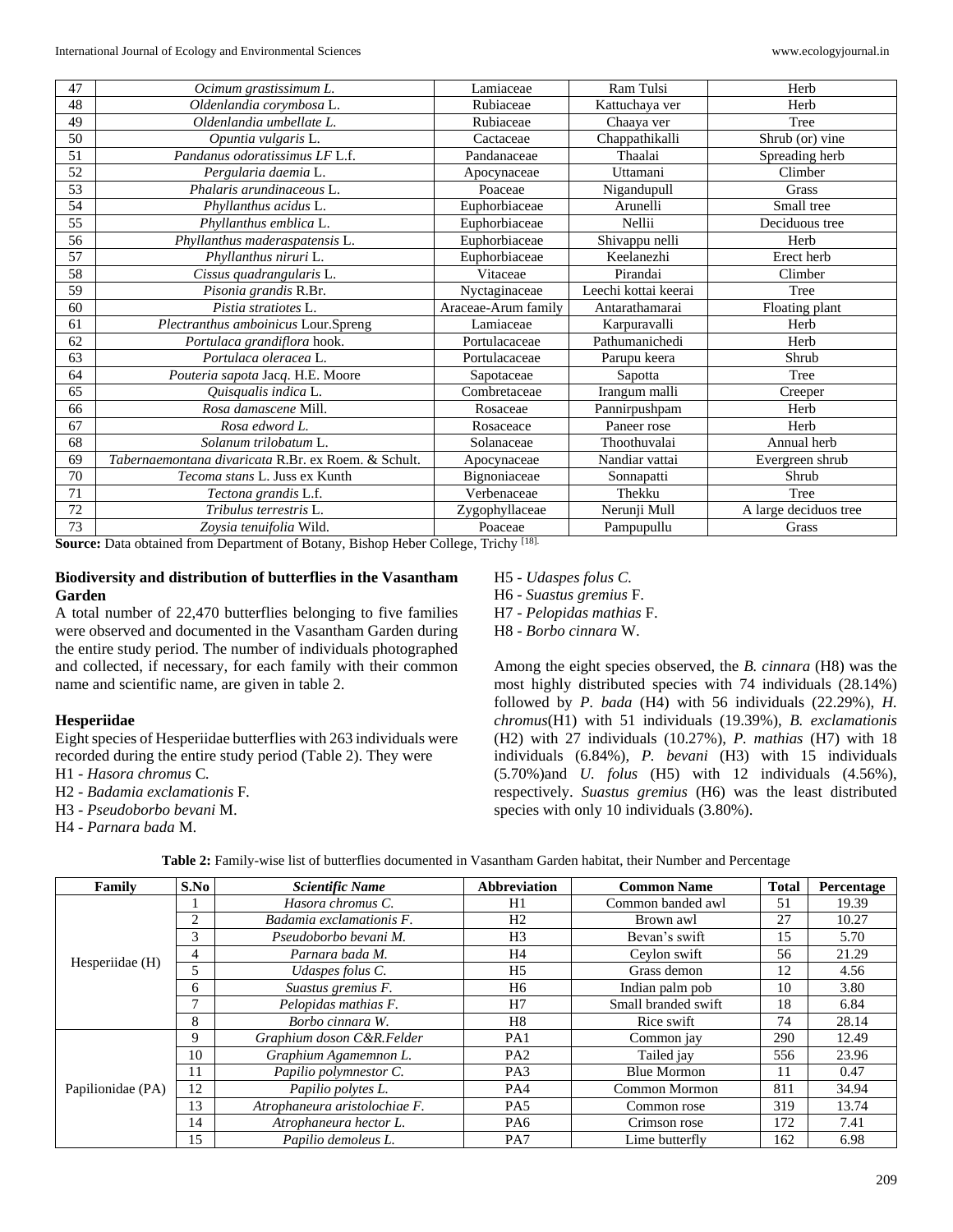|                 | 16              | Eurema hecabe L.                 | P <sub>1</sub>       | Common grass yellow       | 1303             | 17.29 |
|-----------------|-----------------|----------------------------------|----------------------|---------------------------|------------------|-------|
|                 | 17              | Eurema brigitta C.               | P <sub>2</sub>       | Small grass yellow        | 772              | 10.25 |
|                 | $\overline{18}$ | Eurema blanda B.                 | P <sub>3</sub>       | Three spotgrass yellow    | 1321             | 17.53 |
| Pieridae (P)    | $\overline{19}$ | Eurema laeta B.                  | P <sub>4</sub>       | Spotless grass yellow     | 544              | 7.22  |
|                 | 20              | Catopsilia Pomona F.             | P <sub>5</sub>       | Common emigrant           | 1366             | 18.13 |
|                 | 21              | Catopsilia pyranthe L.           | P <sub>6</sub>       | Mottled emigrant          | 1446             | 19.19 |
|                 | 22              | Colias nilagiriensis C&R.Felder. | P7                   | Nilgiri clouded yellow    | 6                | 0.08  |
|                 | 23              | Colotis amata F.                 | P <sub>8</sub>       | Small salmon arab         | 14               | 0.19  |
|                 | 24              | Colotis eucharis F.              | P <sub>9</sub>       | Plain orange tip          | $\,8\,$          | 0.11  |
| Pieridae (P)    | 25              | Ixias marianne C.                | P10                  | White orange tip          | 11               | 0.15  |
|                 | 26              | Appias albina B.                 | P11                  | Common albatross          | 20               | 0.27  |
|                 | 27              | Appias libythea F.               | P12                  | Western striped albatross | 5                | 0.07  |
|                 | 28              | P13<br>Cepora Nerissa F.         |                      | Common gull               | 101              | 1.34  |
|                 | 29              | Delias eucharis D.               | P14                  | Common jezebel            | 618              | 8.20  |
|                 | 30              | Curetis thesis D.                | L1                   | Indian sunbeam            | 225              | 18.01 |
|                 | $\overline{31}$ | Tarucus nara K.                  | L2                   | Striped pierrot           | $\overline{21}$  | 1.68  |
|                 | $\overline{32}$ | Jamides bochus S.                | L <sub>3</sub>       | Dark cerulean             | 30               | 2.40  |
|                 | 33              | Catochrysops Strabo F.           | L <sub>4</sub>       | $For get - me - not$      | 19               | 1.52  |
|                 | 34              | Pseuudozizeeria maha K.          | L <sub>5</sub>       | Pale grass blue           | 134              | 10.73 |
|                 | 35              | Zizina otis F.                   | L <sub>6</sub>       | Lesser grass blue         | 104              | 8.33  |
| Lycaenidae (L)  | 36              | Zizeeria karsandra M.            | L7                   | Dark grass blue           | 143              | 11.45 |
|                 | 37              | Zizula hylax F.                  | L8                   | Tiny grass blue           | 160              | 12.81 |
|                 | 38              | Leptotes plinius F.              | L9                   | Zebra blue                | 12               | 0.96  |
|                 | 39              | Chilades lajus S.                | L10                  | Lime blue                 | 130              | 10.41 |
|                 | 40              | Chilades putli K.                | L11                  | Eastern grass jewel       | 178              | 14.25 |
|                 | 41              | Everes lacturnus G.              | L12                  | Indian cupid              | 13               | 1.04  |
|                 | 42              | Chilades parr F.                 | L13                  | Small cupid               | 80               | 6.41  |
|                 | 43              | Tirumala limniace C.             | N <sub>1</sub>       | Blue tiger                | 753              | 6.78  |
|                 | 44              | Tirumala septentrionis B.        | $\overline{N2}$      | Dark blue tiger           | $\overline{528}$ | 4.76  |
|                 | $\overline{45}$ | Danaus genutia C.                | $\overline{N3}$      | Striped tiger             | 199              | 1.79  |
|                 | 46              | Danaus chrysippus L.             | $\overline{N4}$      | Plain tiger               | 1469             | 13.23 |
|                 | 47              | Parantica aglea S.               | N <sub>5</sub>       | Glossy tiger              | 25               | 0.23  |
|                 | 48              | Euploea core C.                  | N <sub>6</sub>       | Common Indian crow        | 1383             | 12.46 |
|                 | 49              | Charaxes solons F.               | N7                   | Black rajah               | 21               | 0.19  |
|                 | $\overline{50}$ | Melanitis L.                     | $\overline{N8}$      | Common evening brown      | 287              | 2.59  |
|                 | 51              | Mycalesis perseus F.             | $\overline{N9}$      | Common bush brown         | 408              | 3.68  |
|                 | $\overline{52}$ | Acraea violae F.                 | N10                  | Tawny coster              | 1429             | 12.87 |
|                 | 53              | Phalanta phalantha D.            | N11                  | Common leopard            | 32               | 0.29  |
| Nymphalidae (N) | 54              | Euthalia aconthea C.             | N12                  | Common baron              | 119              | 1.07  |
|                 | $\overline{55}$ | Byblia ilithyia D.               | N13                  | Joker                     | 779              | 7.02  |
|                 | $\overline{56}$ | Ariadne ariadne L.               | N14                  | Angled castor             | 496              | 4.47  |
|                 | 57              | Ariadne merione C.               | N15                  | Common castor             | 214              | 1.93  |
|                 | 58              | Junonia orithiya L.              | N16                  | Blue pansy                | 324              | 2.92  |
|                 | $\overline{59}$ | Junonia hierta F.                | $\overline{N17}$     | Yellow pansy              | 151              | 1.36  |
|                 | 60              | Junonia iphita C.                | N18                  | Chocolate pansy           | 523              | 4.71  |
|                 | 61              | Junonia lemonias L.              | N19                  | Lemon pansy               | 1423             | 12.82 |
|                 | 62              | Junonia almana L.                | N20                  | Peacock pansy             | 420              | 3.78  |
|                 | 63              | Hypolimnas bolina L.             | N21                  | Great egg fly             | 16               | 0.14  |
|                 | 64              | Hypolimnas misippus L.           | N22                  | Danaid egg fly            | 103              | 0.93  |
|                 |                 |                                  | <b>Overall Total</b> |                           | 22470            |       |

### **Papilionidae**

Seven species of Papilionidae butterflies with 2,321 individuals were recorded during the entire study period (Table 2). They were PA1 *- Graphium doson* C& R. Felder.

- PA2 *- Graphium Agamemnon* L.
- PA3 *- Papilio polymnestor* C.
- PA4 *- Papilio polytes* L.
- PA5 *- Atrophaneura aristolochiae* F.
- PA6 *- Atrophaneura hector* L.
- PA7 *- Papilio demoleus* L.

Among the seven species observed, the *Papilio polytes* (PA4) was the most highly distributed species with 811 individuals

(34.94%) followed by *G. Agamemnon* (PA2) with 556 individuals (23.96%), *A. aristolochiae* (PA5) with 319 individuals (13.74%), *G. doson* (PA1) with 290 individuals (12.49%), *A. hector* (PA6) with 172 individuals (7.41%) and *P. demoleus* (PA7) with 162 individuals (6.98%), respectively.

The species *Papilio polymnestor* (PA3) was the least distributed with 11 individuals only (Figure 2 & 3), and the contribtion of *P. polymnestor* was only 0.47%.

# **Pieridae**

Fourteen species of Pieridae butterflies with 7,535 total individuals were recorded during the entire study period (Table 2). They were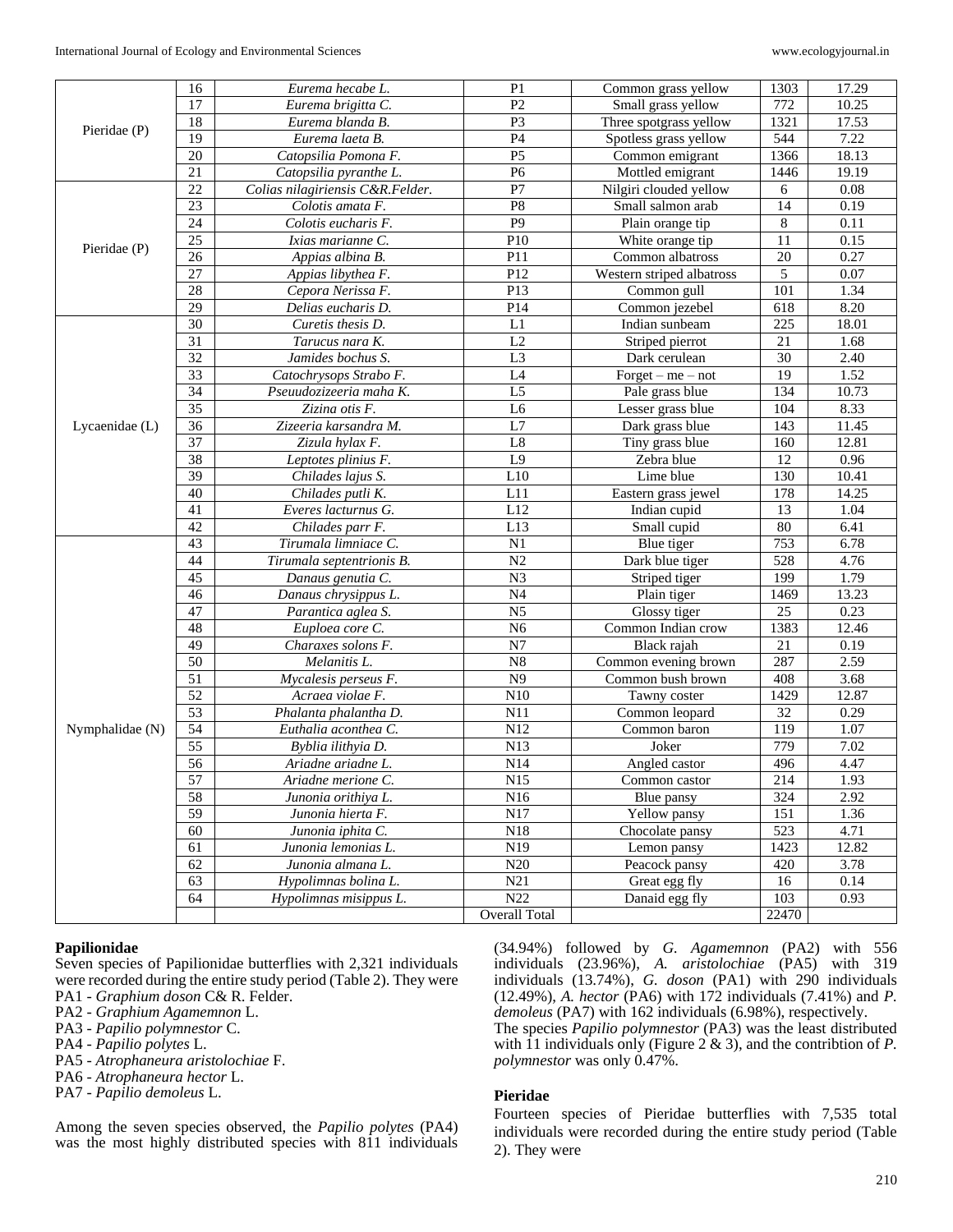- P1 *- Eurema hecabe* L.
- P2 *- Eurema brigitta* C.
- P3 *- Eurema blanda* B.
- P4 *- Eurema laeta* B.
- P5 *- Catopsilia Pomona* F.
- P6 *- Catopsilia pyranthe* L.
- P7 *- Colias nilagiriensis* C& R. Felder.
- P8 *- Colotis amata* F.
- P9 *- Colotis eucharis* F.
- P10 *- Ixias Marianne* C.
- P11 *- Appias albina* B.
- P12 *- Appias libythea F.*
- P13 *- Cepora nerissa* F.
- P14 *- Delias euchariss* D.

Among the fourteen species observed, the *C. pyranthe* (P6) was the most highly distributed species with 1,446 individuals (19.19%) followed by *C. Pomona* (P5) with 1,366 individuals (18.13%), *E. blanda* (P3) with 1,321 individuals (17.53%), *E. hecabe* (P1) with 1,303 individuals (17.29%), *E. brigitta* (P2) with 772 individuals (10.25%), *D. euchariss* (P14) with 618 individuals (8.20%), *E. laeta* (P4) with 544 individuals (7.22%), *C. nerissa* (P13) with 101 individuals (1.34%), *A. albina* (P11) with 20 individuals (0.27%), *C. amata* (P8) with 14 individuals (0.19%), *I. marianne* (P10) with 14 individuals (0.15%), *C. eucharis* (P9), with 8 individuals (0.11%) and *C. nilagiriensis* (P7) with 6 individuals (0.08%), respectively.

The species *A. libythea* (P12) was the least distributed one with only 5 individuals (Figure 2 & 3), and the contribution of *A. libythea* was only 0.07%.

### **Lycaenidae**

Thirteen species of Lycaenidae butterflies with 7,535 total individuals were recorded during the entire study period (Table 2). They were

- L1 *- Curetis thesis D.*
- L2 *- Tarucus nara K.*
- L3 *- Jamides bochus S.*
- L4 *- Catochrysops strabo F.*
- L5 *- Pseuudozizeeria maha K.*
- L6 *- Zizina otis F.*
- L7 *- Zizeeria karsandra M.*
- L8 *- Zizula hylax F.*
- L9 *- Leptotes plinius F.*
- L10 *- Chilades lajus S.*
- L11 *- Chilades putli K.*
- L12 *- Everes lacturnus G.*
- L13 *- Chilades parr F.*

Among the thirteen species observed, the *C. thesis* (L1) was the most highly distributed species with 225 individuals (18.01%) followed by *C. putli* (L11) with 178 individuals (14.25%), *Zizula hylax* (L8) with 160 individuals (12.81%), *Z. karsandra* (L7) with 143 individuals (11.45%), *P. maha* (L5) with 134 individuals (10.73%), *C. lajus* (L10) with 130 individuals (10.41%), *Z.otis*  (L6) with 104 individuals (8.33%) *C. parr* (L13) with 80 individuals (6.41%), *J. bochus* (L3) with 30 individuals (2.40%), *T. nara* (L2) with 21 individuals (1.68%), *C. strabo* (L4) with 19 individuals (1.52%) and *E. lacturnus* (L12) with 13 individuals (1.04%), respectively

The species *L. plinius* (L9) was the least distributed one with only 12 individuals and the contribution of *A. libythea* was only 0.96%. (Figure 2 & 3).

# **Nymphalidae**

Twenty one species of Nymphalidae butterflies with 11,102 individuals were recorded during the entire study period (Table 2). They were

- N1 *- Tirumala limniace* C.
- N2 *- Tirumala septentrionis* B.
- N3 *- Danaus genutia* C.
- N4 *- Danaus chrysippus* L.
- N5 *- Parantica aglea* S.
- N6 *- Euploea core* C.
- N7 *- Charaxes solons F.*
- N8*- Melanitis* L.
- N9 *- Mycalesis perseus* F.
- N10 *- Acraea violae* F.
- N11 *- Phalanta phalantha* D.
- N12 *- Euthalia aconthea* C.
- N13 *- Byblia ilithyia* D.
- N14 *- Ariadne ariadne* L.
- N15 *- Ariadne merione* C.
- N16 *- Junonia orithiya* L.
- N17 *- Junonia hierta* F.
- N18 *- Junonia iphita* C.
- N19 *- Junonia lemonias* L.
- N20 *- Junonia almanac* L.
- N21 *- Hypolimnas bolina* L.
- N22 *- Hypolimnas misippus* L.

Among the 21 species observed, the *D. chrysippus* (N4) was the most highly distributed species with 1469 individuals (13.23%) followed by *A. violae* (N10) with 1429 individuals (12.87%), *J. lemonias* (N19) with 1423 individuals (12.82%), *E. core* (N6) with 1383 individuals (12.46%), *B. ilithyia* (N13) with 779 individuals (7.02%), *T. limniace*(N1) with 753 individuals (6.78%), *T. septentrionis* (N2) with 528 individuals (4.76%), *J. iphita* (N18) with 523 individuals (4.71%), *A. ariadne* (N14) with 496 individuals (4.47%), *J. almanac* (N20) with 420 individuals (3.78%), *M. perseus* (N9) with 408 individuals (3.68%), *J. orithiya* (N16) with 324 individuals (2.92%), *Melanitis* (N8) with 287 individuals (2.59%), *A. merione* (N15) with 214 individuals (1.93%), *D. genutia* (N3) with 199 individuals (1.79%), *J. hierta* (N17) with 151 individuals (1.36%), *E.aconthea* (N12) with 119 individuals (1.07%), *H. misippus* (N22) with 103 individuals (0.93%), *P. phalantha*  (N11) with 32 individuals (0.29%) *P. aglea* (N5) with 25 individuals (0.23%) and *C. solons* (N7) with 21 individuals (0.19%) respectively.

The species *H. misippus* (N21) was the least distributed species with only 16 individuals  $(0.14\%)$  (Figure 2 & 3).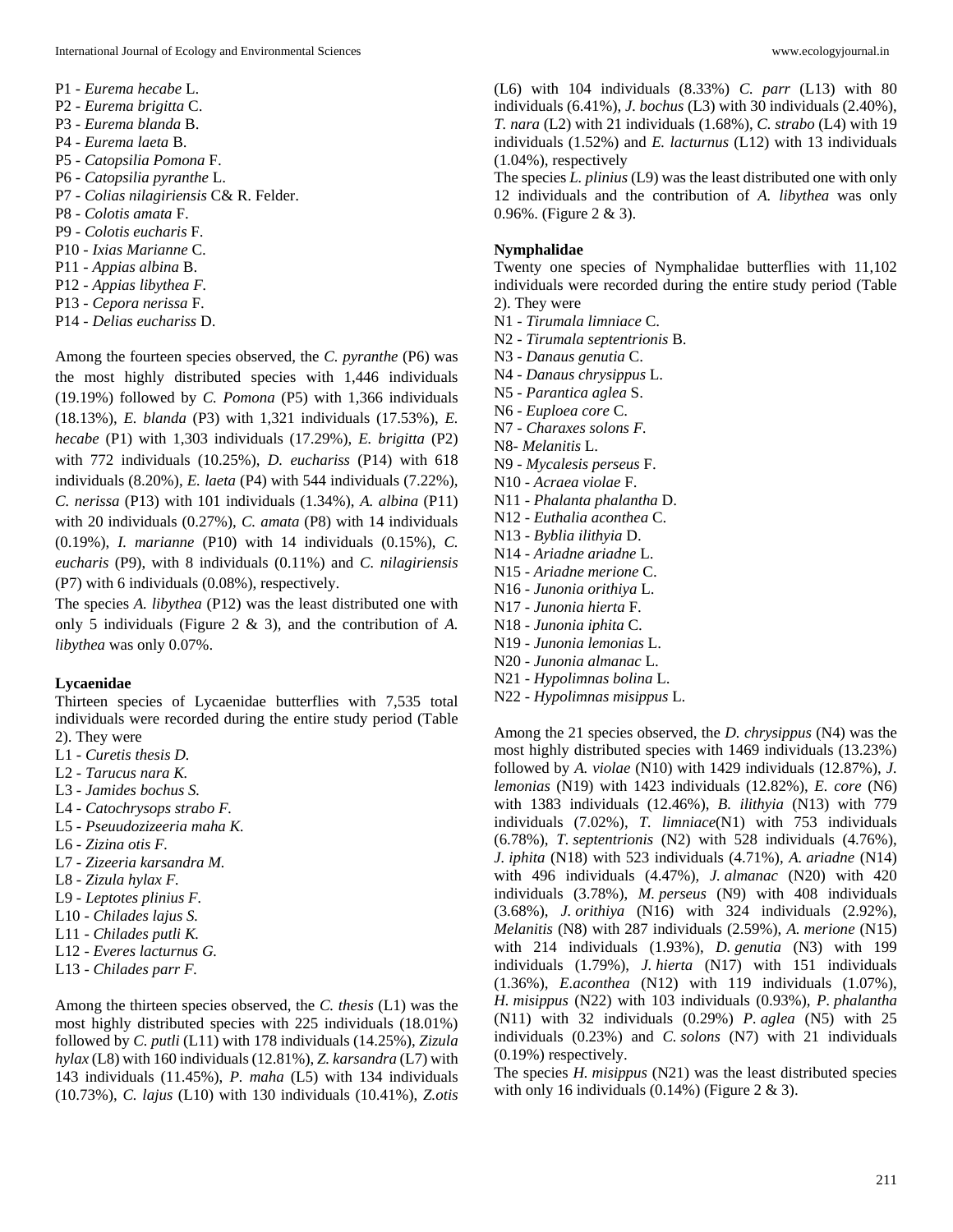

**Fig 2:** Percentage distribution of different species of Nymphalidae in the Vasantham Garden

In the Vasantham Garden among the 22,470 individuals observed, most of the members belong to the family Nymphalidae and was the most highly distributed family with a total number of 11,102 individuals. This was followed by Pieridae with 7,535 individuals, Papilionidae with 2,321 individuals, Lycaenidae with 1,249 individuals and Hesperiidae with only 263 individuals, respectively (Figure 2 & 3).

The percentage contribution of the family Hesperiidae was 1.17%, Papilionidae was 10.33%, the contribution of Pieridae was 33.53%, the contribution of Lycaenidae was 5.56% and the contribution of Nymphalidae was 49.41% respectively (Figure 2).



**Fig 3:** Percentage distribution of different families of butterflies in the Vasantham Garden

From the observed results, it was concluded that in the Vasantham Garden the family Nymphalidae was the most highly

represented and densely distributed one with more number of individuals.

The result of the family-wise diversity indices analysis indicated (Table 3) in the Vasantham Garden, the family Nymphalidae was recorded as a rich family with 22 species (R1 = 2.225; R2 = 0.209) followed by the families Pieridae with 14 species ( $R1 =$ 1.456; R2 = 0.161), Lycaenidae with 13 species (R1 = 1.731; R2  $= 0.406$ ), Hesperiidae with 8 species (R1 = 1.256; R2 = 0.493) and Papilionidae with 7 species (R1 =  $0.774$ ; R2 =  $0.145$ ).

**Table 3:** Family-wise diversity indices of butterflies in the Vasantham Garden habitat

|                |          |       |           |       | Hesperiidae Papilionidae Pieridae Lycaenidae Nymphalidae |  |  |  |
|----------------|----------|-------|-----------|-------|----------------------------------------------------------|--|--|--|
|                | Richness |       |           |       |                                                          |  |  |  |
| N <sub>O</sub> | 8        | 7     | 14        | 13    | 22                                                       |  |  |  |
| R1             | 1.256    | 0.774 | 1.456     | 1.731 | 2.225                                                    |  |  |  |
| R2             | 0.493    | 0.145 | 0.161     | 0.406 | 0.209                                                    |  |  |  |
|                |          |       | Diversity |       |                                                          |  |  |  |
| λ              | 0.184    | 0.224 | 0.152     | 0.117 | 0.087                                                    |  |  |  |
| H'             | 1.850    | 1.646 | 1.975     | 2.269 | 2.644                                                    |  |  |  |
| N1             | 6.359    | 5.188 | 7.213     | 9.678 | 14.074                                                   |  |  |  |
| N <sub>2</sub> | 5.431    | 4.457 | 6.537     | 8.509 | 11.438                                                   |  |  |  |
|                | Evenness |       |           |       |                                                          |  |  |  |
| E1             | 0.889    | 0.846 | 0.748     | 0.884 | 0.855                                                    |  |  |  |
| E <sub>2</sub> | 0.794    | 0.741 | 0.515     | 0.744 | 0.639                                                    |  |  |  |
| E <sub>3</sub> | 0.765    | 0.698 | 0.477     | 0.723 | 0.622                                                    |  |  |  |
| E <sub>4</sub> | 0.854    | 0.859 | 0.906     | 0.879 | 0.812                                                    |  |  |  |
| E <sub>5</sub> | 0.826    | 0.825 | 0.891     | 0.865 | 0.798                                                    |  |  |  |

The Hesperiidae family recorded the following values– Simpsons' index =  $0.184$ ; Shannon–Weiner index =  $1.850$ ; Hill's Diversity Number N1 =  $6.359$ ; N2 =  $5.431$ ; Evenness index E1 = 0.889; E2 = 0.794; E3 = 0.765; E4 = 0.854 and E5 = 0.826.

The family Papilionidae recorded the following values– Simpson's index 0.224; Shannon–Weiner index 1.646, Hill's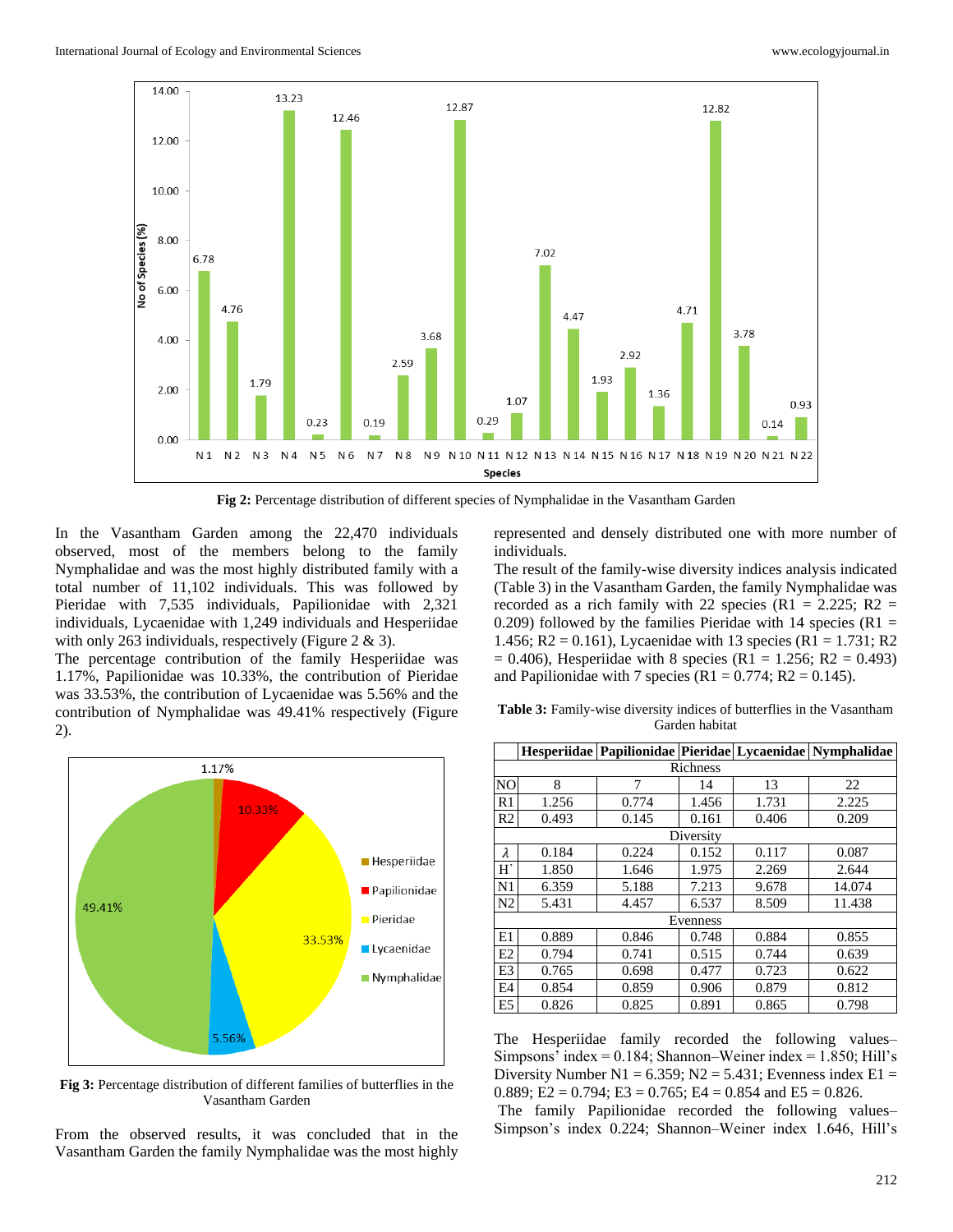Diversity Number  $N1 = 5.188$ ;  $N2 = 4.457$ ; Evenness index: E1  $= 0.846$ ; E2  $= 0.741$ ; E3  $= 0.698$ ; E4  $= 0.859$  and E5  $= 0.825$ .

The family Pieridae recorded the following values–Simpson's index 0.152; Shannon–Weiner index 1.975, Hill's Diversity Number N1 =7.213; N2 = 6.537; Evenness index: E1 = 0.748; E2  $= 0.515$ ; E3  $= 0.477$ ; E4  $= 0.906$  and E5  $= 0.891$ .

The family Lycaenidae recorded the following values – Simpson's index 0.117; Shannon–Weiner index 2.269, Hill's Diversity Number  $N1 = 9.678$ ;  $N2 = 8.509$ ; Evenness index: E1  $= 0.884$ ; E2 = 0.744; E3 = 0.723; E4 = 0.879 and E5 = 0.865.

The family Nymphalidae recorded the following values– Simpson's index 0.087; Shannon–Weiner index 2.644, Hill's Diversity Number  $N1 = 14.074$ ;  $N2 = 11.438$ ; Evenness index:  $E1 = 0.855$ ;  $E2 = 0.639$ ;  $E3 = 0.622$ ;  $E4 = 0.812$  and  $E5 = 0.798$ . In this landscape, the highly diversified family was Nymphalidae. The Shannon–Weiner diversity index for Vasantham Garden is well documented month-wise in Table 4. The family Hesperiidae showed moderate diversity index only over a very few months. A moderate diversity index was observed during the months of January, February and October (1.155,1.767,1.092), while over the remaining several months of the study period it showed the least index such as 0.150 during April, 0.450 August and 0.472 during October. Few month index showed only '0'. This indicated that among the five families studied, the members of the Hesperiidae showed the poorest diversity in the Vasantham Garden.

 $\lambda$ : Simpson's index

H': Shannon–Weiner index

The family Papilionidae showed moderate diversity index almost all the months studied except for a few months of 2012 and July 2013 during which the index was very low (0.552, 0.646). The highest diversity index was observed during the months of December and January (1.517, 1.743) while moderate index was observed during the months of September, October and November of (1.570, 1.412, 1.466) in the year of study period. In the family Pieridae, the months with least diversity were February, May, June of 2012 (1.399, 1.416 and 1.460). The highest diversity index was observed during the months of July, August, November, October 2012 (1.918, 1.921, 1.872, 1.835) while a moderate index was observed in a few months in 2012 and 2013. The family Lycaenidae showed its highest diversity index during the months of April, May, June, October, November 2012 (2.154, 2.162, 2.208, 2.138, 2.097) and April, May, June, October, November 2013 (2.272, 2.163, 2.354, 2.227, 2.224, 2.170). Moderate diversity index was observed during the months of January to March 2012 (1.816, 1.868, 1.490), and December during 2013 (1.976). The family Nymphalidae showed its highest diversity index almost all the months studied except the months of June and July 2012 during which the index was very least (1.841, 1.823). The highest diversity index was observed during

the months of October and November of (2.588, 2.641) during the entire year of study.

Season-wise Shannon–Weiner Index (Table 5) of Vasantham Garden indicated that the diversity of butterfly population was very high during monsoon (Hesperiidae  $= 1.130$  Papilionidae  $=$ 1.470, Pieridae = 1.870, Lycaenidae =  $2.030$  and Nymphalidae = 2.520) and post-monsoon (Hesperiidae  $= 1.446$ , Papilionidae  $=$ 1.680, Pieridae = 1.691, Lycaenidae = 1.799 and Nymphalidae = 2.331) periods, while it showed moderate levels during the summer season (Hesperiidae =  $0.547$ , Papilionidae = 1.547, Pieridae =  $1.757$ , Lycaenidae =  $2.256$  and Nymphalidae =  $2.138$ ) and very poor diversity during pre-monsoon (Hesperiidae = 0.763, Papilionidae = 1.074, Pieridae = 1.882, Lycaenidae = 1.991, and Nymphalidae  $= 1.847$ . Gradually, the population diversity picked up from pre-monsoon onwards in almost all families studied, and it reached its peak during monsoon and then faced a declining trend from post-monsoon onwards.

Among the five families studied, the family Nymphalidae showed the best representation in almost all seasons. It also showed the best richness (R1 = 2.225), diversity (H = 2.644, N1  $= 14.074$ , N2 = 11.438) and evenness (E1 = 0.855, E2 = 0.639, E3  $= 0.622$ , E4  $= 0.812$  and E5  $= 0.798$ ) (Table 3), while the family Pieridae showed the least representation during all the seasons.

**Table 4:** Month-wise Shannon–Weiner index computed for Butterflies in the Vasantham Garden

|           |       |       |       |       | FamiliesHesperiidaePapilionidaePieridaeLycaenidaeNymphalidae |
|-----------|-------|-------|-------|-------|--------------------------------------------------------------|
| $Jan-17$  | 1.155 | 1.767 | 1.743 | 1.816 | 2.059                                                        |
| $Feb-17$  | 0.895 | 1.631 | 1.599 | 1.868 | 2.478                                                        |
| $Mar-17$  | 0.666 | 0.751 | 1.627 | 1.490 | 2.499                                                        |
| Apr- $17$ | 0.150 | 0.000 | 1.644 | 2.154 | 2.277                                                        |
| $May-17$  | 0.472 | 0.552 | 1.789 | 2.162 | 2.192                                                        |
| $Jun-17$  | 0.000 | 0.000 | 1.851 | 2.208 | 1.821                                                        |
| $Jul-17$  | 0.000 | 0.000 | 1.918 | 1.903 | 1.823                                                        |
| Aug- $17$ | 0.450 | 0.000 | 1.921 | 2.138 | 2.397                                                        |
| $Sep-17$  | 0.485 | 0.000 | 1.707 | 1.491 | 1.399                                                        |
| $Oct-17$  | 0.750 | 1.092 | 1.905 | 2.097 | 2.482                                                        |
| $Nov-17$  | 0.000 | 0.868 | 1.872 | 2.121 | 2.588                                                        |
| $Dec-17$  | 0.000 | 0.000 | 1.835 | 2.058 | 2.323                                                        |
| $Jan-18$  | 1.767 | 1.554 | 1.487 | 1.806 | 2.040                                                        |
| $Feb-18$  | 1.631 | 1.422 | 1.399 | 2.074 | 2.318                                                        |
| $Mar-18$  | 0.751 | 1.511 | 1.508 | 1.655 | 2.342                                                        |
| Apr- $18$ | 0.000 | 1.653 | 1.610 | 2.272 | 1.926                                                        |
| $May-18$  | 0.552 | 1.515 | 1.416 | 2.163 | 2.171                                                        |
| $Jun-18$  | 0.000 | 1.581 | 1.460 | 2.354 | 1.981                                                        |
| $Jul-18$  | 0.000 | 1.040 | 1.683 | 2.227 | 1.729                                                        |
| Aug- $18$ | 0.000 | 0.646 | 1.659 | 2.224 | 2.255                                                        |
| $Sep-18$  | 0.000 | 1.570 | 1.614 | 1.496 | 1.351                                                        |
| $Oct-18$  | 1.092 | 1.412 | 1.550 | 2.170 | 2.471                                                        |
| $Nov-18$  | 0.868 | 1.466 | 1.638 | 2.059 | 2.641                                                        |
| $Dec-18$  | 0.000 | 1.517 | 1.631 | 1.976 | 2.389                                                        |

**Table 5:** Mean of season-wise observation of Shannon Index in Vasantham Garden

| Family       | Summer (Apr-Jun) | <b>Pre-monsoon</b> (Jul-Sep) | <b>Monsoon</b> (Oct-Dec) | Post-monsoon (Jan-Mar) |
|--------------|------------------|------------------------------|--------------------------|------------------------|
| Hesperiidae  | $0.547 + 0.54$   | $0.763 + 0.69$               | $1.13 + 0.4$             | $1.446 + 0.41$         |
| Papilionidae | $1.547 + 0.13$   | $1.074 + 0.50$               | 1.47+0.07                | $1.680 + 0.05$         |
| Pieridae     | $1.757 + 0.05$   | $1.882 + 0.14$               | $1.87+0.03$              | $1.691 + 0.05$         |
| Lvcaenidae   | $2.256 + 0.08$   | $1.991 + 0.40$               | $2.03+0.15$              | $1.799 + 0.16$         |
| Nymphalidae  | $2.138 + 0.18$   | $1.847 + 0.50$               | $2.52 \pm 0.13$          | $2.331 + 0.21$         |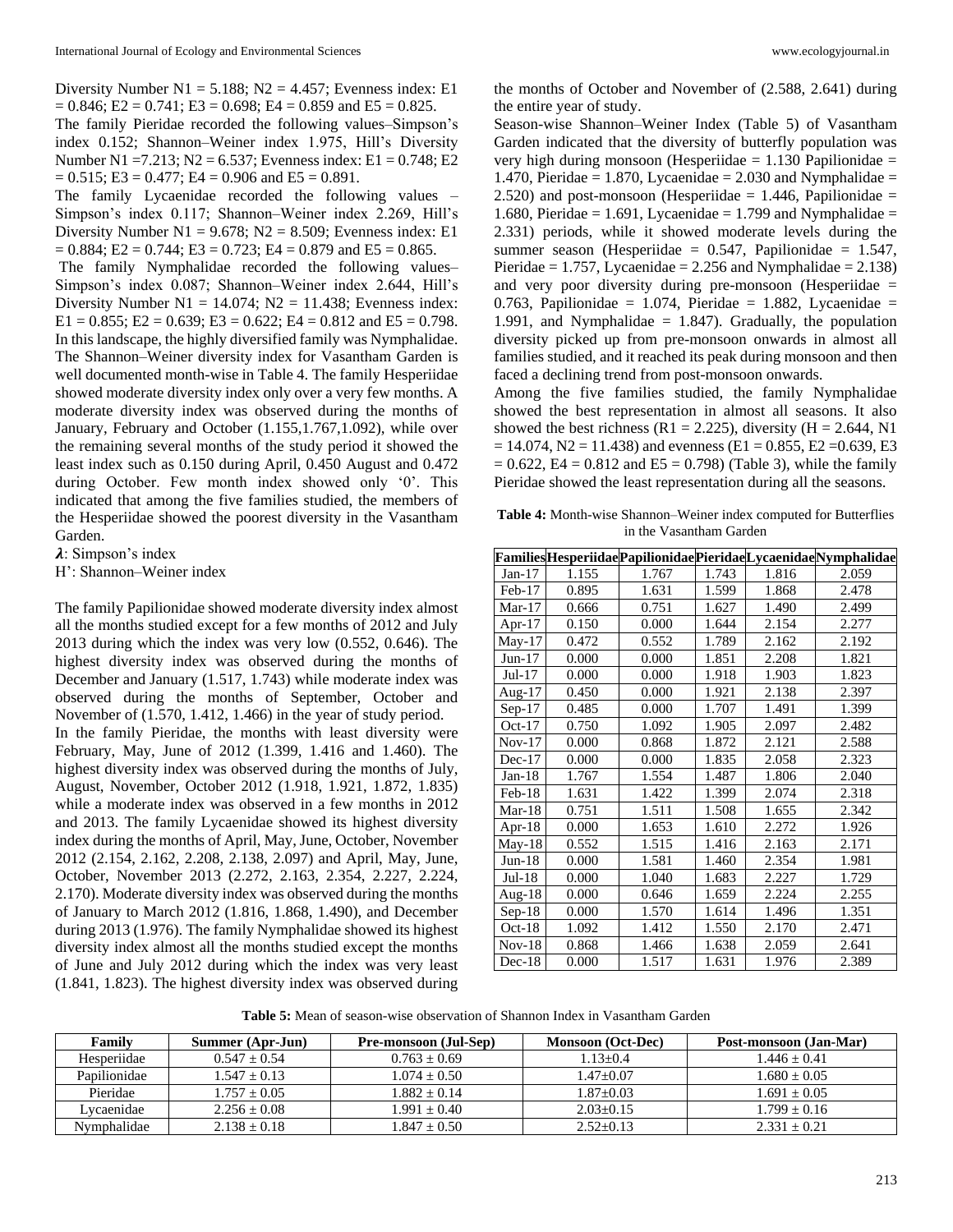

**Fig 4:** Season-wise distribution of butterfly population in Vasantham Garden

#### **Error bar of Mean Abundance - 2017**

**Table 6:** Mean Abundance of butterflies in Vasantham Garden

| Family | <b>Mean</b> | <b>Std. Error</b> | Error Bar Mean $\pm$ .S.E |
|--------|-------------|-------------------|---------------------------|
| PА     | 175.83      | 50.863            | $175.83 \pm 50.863$       |
| PI     | 544.67      | 77.613            | $544.67 \pm 77.613$       |
|        | 53.62       | 11.726            | $53.62 + 11.726$          |
| N      | 381.64      | 92.171            | 381.64+92.171             |

The table 6 provided, wherein the mean abundance (544.67) of the butterfly species Pieridae is high in the habitat Vasantham Garden followed by Nymphalidae (381.64) and the intervals of the error bars (Mean  $\pm$ .S.E) are displayed which explain the sample.

Moreover, it approximates 95% confidence interval error bars and gives the variations of abundance from species to species in the habitat Vasantham Garden.

#### **Error bar of Mean Abundance – 2018**

**Table 7:** Mean Abundance of butterflies in Vasantham Garden

| Family | Mean   | <b>Std. Error</b> | Error Bar Mean $\pm$ .S.E |
|--------|--------|-------------------|---------------------------|
| PА     | 209.17 | 55.161            | $209.17 + 55.161$         |
| РI     | 593.00 | 67.650            | $593.00 + 67.650$         |
|        | 50.25  | 10.544            | $50.25 + 10.544$          |
|        | 392.64 | 81 917            | $392.64 + 81.917$         |

The table 7 provided, wherein the mean abundance (593.00) of the butterfly species Pieridae is high in the habitat Vasantham Garden followed by Nymphalidae (392.64) and the intervals of the error bars (Mean  $\pm$ .S.E) are displayed which explain the sample.

Moreover, it approximates 95% confidence interval error bars and gives the variations of abundance from species to species in the habitat Vasantham Garden.

**Population dynamics of butterflies in the Vasantham Garden** In the Vasantham Garden all the butterflies belonging to the five families studied were at the maximum numbers during the post rainy season. Fluctuations in their number in most of the families largely coincided with the late winter and summer seasons only. Low population density was exhibited by most of the families during May to July of both the years (2017 and 2018) during which the environmental conditions prevailed was not favourable for them. Butler and (Wang C 2000)<sup>[19]</sup> indicated that population shift may be directly related to weather conditions or indirectly to the effects of temperature or rainfall pattern or natural enemies or foliage chemistry or other factors. However the indirect effects of environmental stresses on host plant density or natural enemies, which thereby affect butterfly dynamics, may not be explained very easily in the artificial manmade garden such as the Vasantham Garden in the Bishop Heber College Campus.

Butterflies use host plants as a source of diverse chemical substances, which are employed in defense, mating, synthesis of wing and body pigments and other special life functions (Brower and Fink, 1985)<sup>[20]</sup>. *Ixora coccinea* is the host plants for *D*. *chrysippus* (N4) and *Nerium oleander* the host plants for *Euploea core* (N6) and *Ixora coccinea* which are found in abundance in this ecosystem. A number of shrubs such as *Tridax procumbens*  and the wild grasses and herbs are the host plants for *C. pyranthe*  (P6) and *E. blanda* (P3) and Zinnia. Apart from nourishing, the trees, shrubs and herbs present in the Vasantham Garden largely used as roosting, resting, basking, mating location and shelter. A dominant proportion of the population adopts shrub areas in cooler cloudy and windy weather (Dennis and Dennis, 2006)<sup>[21]</sup>. With quantitative data gathered on butterfly populations, the present study also analysed the biodiversity and seasonal patterns in butterfly populations and interactions. The vegetation types and levels of disturbance in the six habitats chosen were documented. During the survey, a large number of butterflies were found to use shrubs and herbs as roosting places, especially